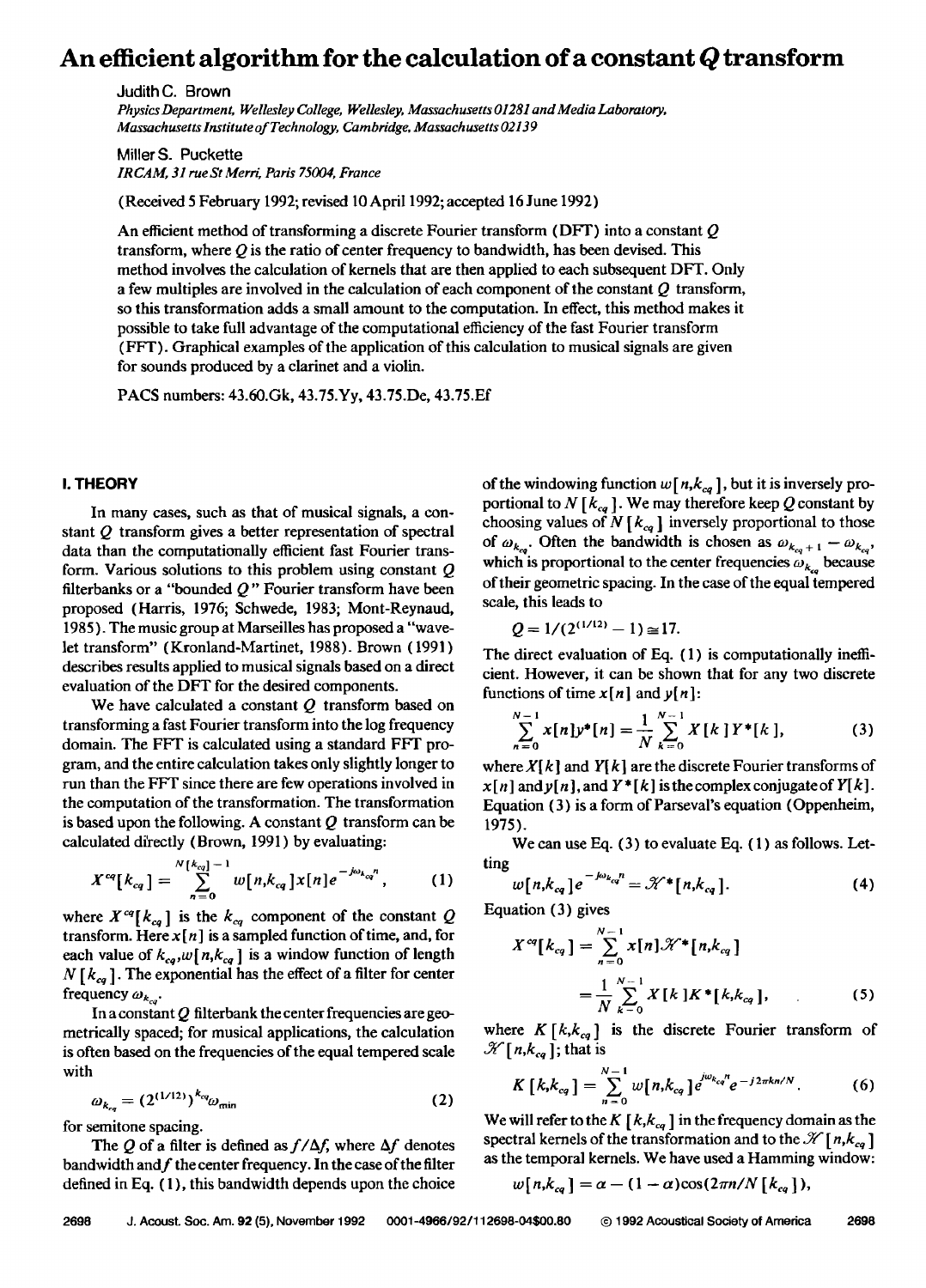where  $\alpha = 25/46$ . In practice, we have chosen the window **and the exponential to be symmetric about the center of the interval and thus evaluated** 

$$
K\left[k,k_{cq}\right] = \sum_{n=0}^{N-1} w\left[n - \left(\frac{N}{2} - \frac{N(k_{cq})}{2}\right), k_{cq}\right] \times e^{j\omega_{k_{cq}}(n - N/2)} e^{-j2\pi k n/N}.
$$
 (7)

**Here the window is zero outside the interval**   $(N/2 - N(k_{eq})/2, N/2 + N(k_{eq})/2)$ . With the choice of **frequencies of Eq. (2), we are calculating 12 constant Q components per octave corresponding to the 12 tones of the**  equal tempered scale. The choice of  $f_{\text{min}} = 174.6 \text{ Hz}$  corresponding to  $F_3$ , the F below middle C, leads to 60 components of the constant  $Q$  transform from  $F_3$  to the Nyquist **frequency. In some cases quarter tone spacing is preferable, and for this** 

$$
f_{k_{eq}} = (2^{(1/24)})^{k_{eq}} f_{\text{min}}
$$

**leading to 24 components per octave for a total of 120 components. In the following section, we will give examples of these two choices.** 

The spectral kernels are real since  $\mathcal{K}[n,k_{cg}]$  $=\mathcal{K}^*[-n,k_{eq}]$ ; that is, the temporal kernels are conju**gate symmetric, which is the condition for a real discrete Fourier transform. We have evaluated the spectral kernels using only the real part of the temporal kernels, since we are looking at positive frequency components only.** 

**Figure I is a display of the real part of the temporal kernels as defined in Eq. (4) for the first 30 kernels**   $\mathcal{H}[n,k_{eq}]$ , that is,  $k_{eq}$  goes from 0 to 29 in Eq. (4). The vertical axis is labeled with the kernel number  $k_{cq}$  corre**sponding to the frequency of the kernel as defined in Eq. (2), and the horizontal axis is labeled with the sample number n as it appears in Eq. (4). These kernels are normalized with the window length so that sinusoidal components in the signal having the same amplitude will occur with the same amplitude for their constant Q transform. Thus the amplitude in the figure increases with the number of the component.** 



**FIG. 1. Real part of temporal kernels plotted against sample number for the first 30 temporal kernels.** 

#### **KERNELS: MAGNITUDE OF TRANSFORM**



**FIG. 2. Magnitude of kernels against number of Fourier frequency component k. Each frequency bin represents 10.8 Hz.** 

**Figure 2 is a graph of the magnitude of the spectral kernels as defined in Eq. (6). The lower dotted and upper solid lines are artifacts of the plotting program and should be ignored. These kernels were obtained by taking a standard 1024 point FFT of the temporal kernels graphed in Fig. 1.**  The vertical axis is labeled with the kernel number  $k_{ca}$  corresponding to the frequency of the kernel as defined in Eq. (2), **and the horizontal axis is labeled with the FFT frequency component number k as used in Eq. (7) or Eq. (6). These kernels need only be calculated once and can then be called for use in Eq. (5). It is clear from this figure that the kernels are near zero over most of the spectrum so there few multiplies involved in the evaluation of Eq. (5).** 

**We have estimated the error in keeping only the values** 

# **FRACTIONAL ERROR VS MINVAL**



**FIG. 3. Error in dropping small values of kernels {defined in text) plotted against cutoff value.**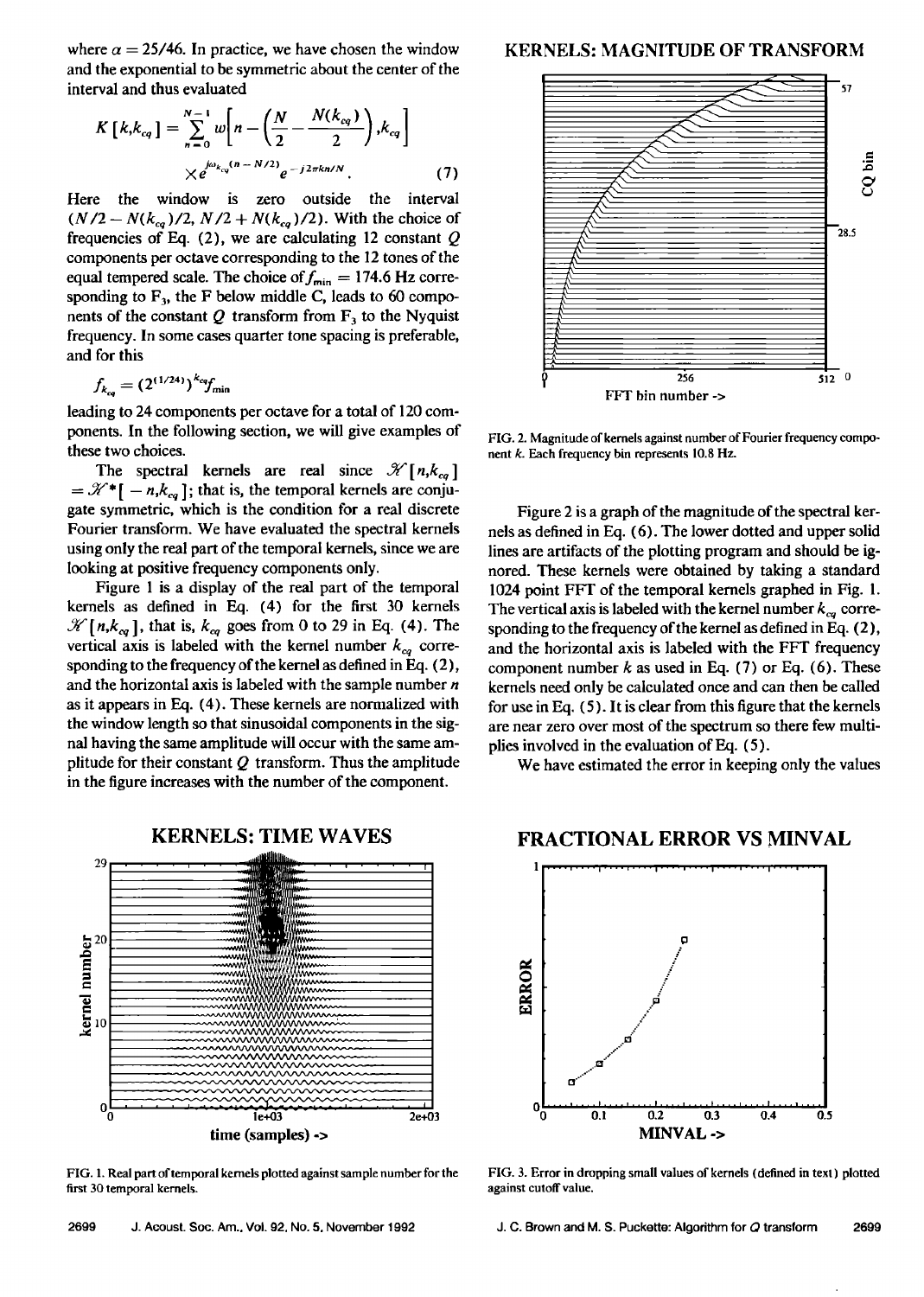**greater than an adjustable parameter called MINVAL by summing the absolute values of the numbers which are dropped and dividing by the sum of the absolute value of all values of the kernel. The results are given in Fig. 3 where we have plotted the error in the approximation as defined above against MINVAL.** 

**Choosing MINVAL equal to 0.15, then there are only two multiplications (or one in a few cases) for components**  up to  $X^{cq}[41]$  and two to six multiplications for the remain**ing components. In all there are roughly 280 multiplications for quarter tone spacing. These are negligible compared to the multiplications involved in the evaluation of the FFT. For a Q of 17 at a frequency of 175 Hz (the lowest frequency for which the constant Q transform is desired) and a sample rate of 11 025, a 1024 point FFT is needed. This gives rise to 1024 log,\_(1024) = 10 240 complex multiplies.** 

**The direct evaluation ofEq. ( 1 ) involves sums over windows ranging from 1074 samples at the low-frequency end to 34 samples at the upper end. For quarter tone spacing this leads to roughly 35 000 complex terms. Thus our method <sup>I</sup>leads to an increase of a factor of roughly 32 in computational efficiency.** 

**We have estimated the run time for our algorithm with calculations carried out on a 40-MHz Intel i860 using a hand-coded routine. With a 512-point FFT and quarter tone**  spacing over three octaves, the FFT takes  $343 \mu s$  and the transform  $166 + 2 \mu s$  (measured on an oscilloscope). This **can be compared to a time advance of 25 ms between frames, so the calculation can easily be carried out in real time. In a subsequent article, we shall describe approximations which increase the computational efficiency and are appropriate for the application of fundamental frequency tracking.** 

**Although we only discuss the case of constant Q and centered windows here, it is sometimes useful to make other choices. For example, for low center frequencies one often wishes to decrease Q in order that the temporal kernels do not exceed a given length of time. This requirement usually arises from a need for temporal precision and is not related to our method of calculating the transform. For real-time applications, in which delay must be kept to a minimum, the temporal kernels may be aligned to the end of the sample window instead of centering them.** 

#### **II. EXAMPLES**

**Graphical examples of the output are given in Figs. 4 to 8 where we have plotted Fourier amplitude, as calculated using Eq. (5) versus midi note for time frames with a 25-ms separation. The use of midi note for labeling is equivalent to that of frequency with middle C (261.6 Hz) assigned the value of 60, and each integer added corresponds to a step up**  in the equal tempered scale (or to multiplication by  $2^{1/12}$ ). **The sample rate was 11 025 for all examples. The sound source of Fig. 4 is a clarinet playing a chromatic scale. Particularly prominent in this graph is the absence of even harmonics, which is a feature of the spectra of tubes with one open end and one closed end. Figure 5 is the transform of the same clarinet in a portion of a performance of the piece "Dialogue de l'Ombre Double," by Pierre Boulez.** 

# **CLARINET SCALE**



**FIG. 4. Constant Q transform for a clarinet playing a chromatic scale plot**ted against midi note. The lowest note is  $48$  corresponding to  $C_3$  with a **frequency of 130.8 Hz. Each time frame on the vertical axis corresponds to 25 ms.** 



**FIG. 5. Constant Q transform for a clarinet playing a portion of the piece "Dialogue de I'Ombre Double," by Pierre Boulez. The axes are labeled as in Fig. 4.**